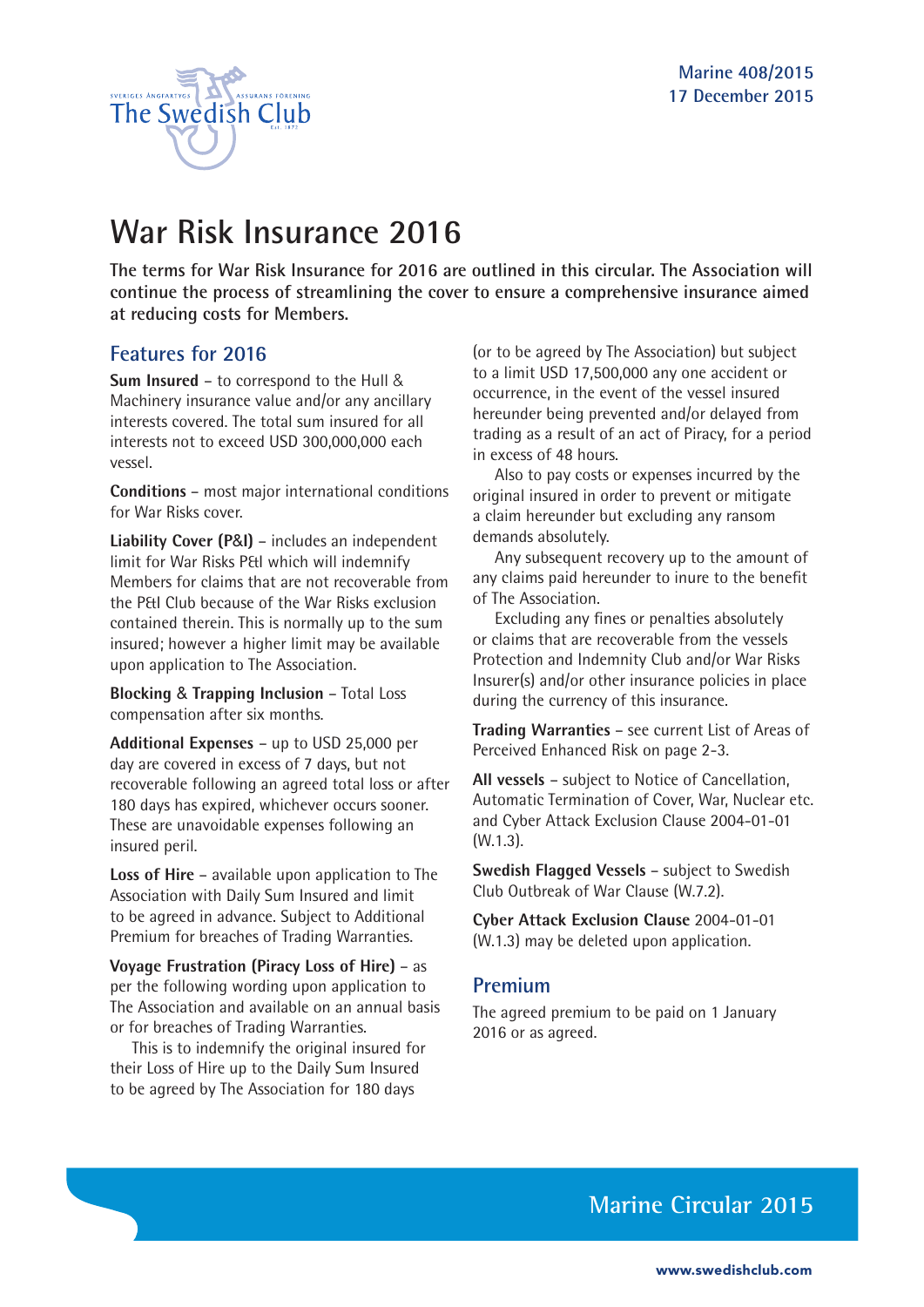## **List of Areas of Perceived Enhanced Risk "Listed Areas" as of 1 January 2016**

The insurance is valid world-wide, however with a General Cancellation Clause of seven days as regards trading warranties, with the following areas currently excluded. Trading to Listed Areas should be reported to the Association before commencement of the voyage. An additional premium, which depends on area and current rate, may be required. A premium indication will be provided at reporting.

### **Definitions:**

**Named Countries** shall include their coastal waters up to 12 nautical miles offshore, unless specifically stated below.

**Named Ports** shall include all facilities/terminals within areas controlled by the relevant port authority/ies (or as may be more precisely defined by Insurers) including offshore terminals/facilities, and all waters within 12 nautical miles of such but not exceeding 12 nautical miles offshore unless specifically stated.

## **Amended:**

Indian Ocean / Arabian Sea / Gulf of Aden / Gulf of Oman / Southern Red Sea

### **Deleted:**

NE Borneo, Sulu Archipelago

#### **Africa**

- $\blacktriangleright$  Nigeria
- $\blacktriangleright$  Somalia
- ▶ Eritrea, but only Sout of 15 degrees North
- $\blacktriangleright$  Libya
- $\blacktriangleright$  Benin
- $\triangleright$  Gulf of Guinea, but only in respect of the area enclosed by
	- 1. On the northern side the coast of Benin, Togo and Nigeria
	- 2. On the western side a straight line from the border, on the coast, of Togo and Ghana to position Latitude 3° North, Longitude 1° 10' East
- 3. On the southern side a straight line from there to position Latitude 3° North, Longitude 8° East
- 4. On the eastern side a straight line from there to Latitude 4° North, Longitude 8° 31' East and then from there to the border, on the coast, of Nigeria and Cameroon
- $\blacktriangleright$  Togo

#### **Indian Ocean/Arabian Sea/Gulf of Aden/ Gulf of Oman/Southern Red Sea**

 $\blacktriangleright$  Waters as defined below

#### **Indonesia/Malaysia**

 $\blacktriangleright$  Jakarta

#### **Middle East**

- $\blacktriangleright$  Saudi Arabia
- $\blacktriangleright$  Iraq
- $\blacktriangleright$  Israel
- $\blacktriangleright$  Lebanon
- ` Yemen
- ` Iran
- **Syria**

### **South America**

 $\blacktriangleright$  Venezuela

## **Additional information**

## **Indian Ocean /Arabian Sea/gulf of Aden/ Gulf of Oman/Southern Red Sea**

The waters enclosed by the following boundaries:

- ▶ On the north-west, by the Red Sea, south of Latitude 15° North
- on the west of the Gulf of Oman by Longitude 58° East
- ▶ on the east, Longitude 65° East
- ▶ and on the south, Latitude 12° South

excepting coastal waters of adjoining territories up to 12 nautical miles offshore unless otherwise provided.

The ports, places, countries, zones and areas listed shall include all harbours, offshore installations and terminals unless otherwise stated.

## **Marine Circular 2015**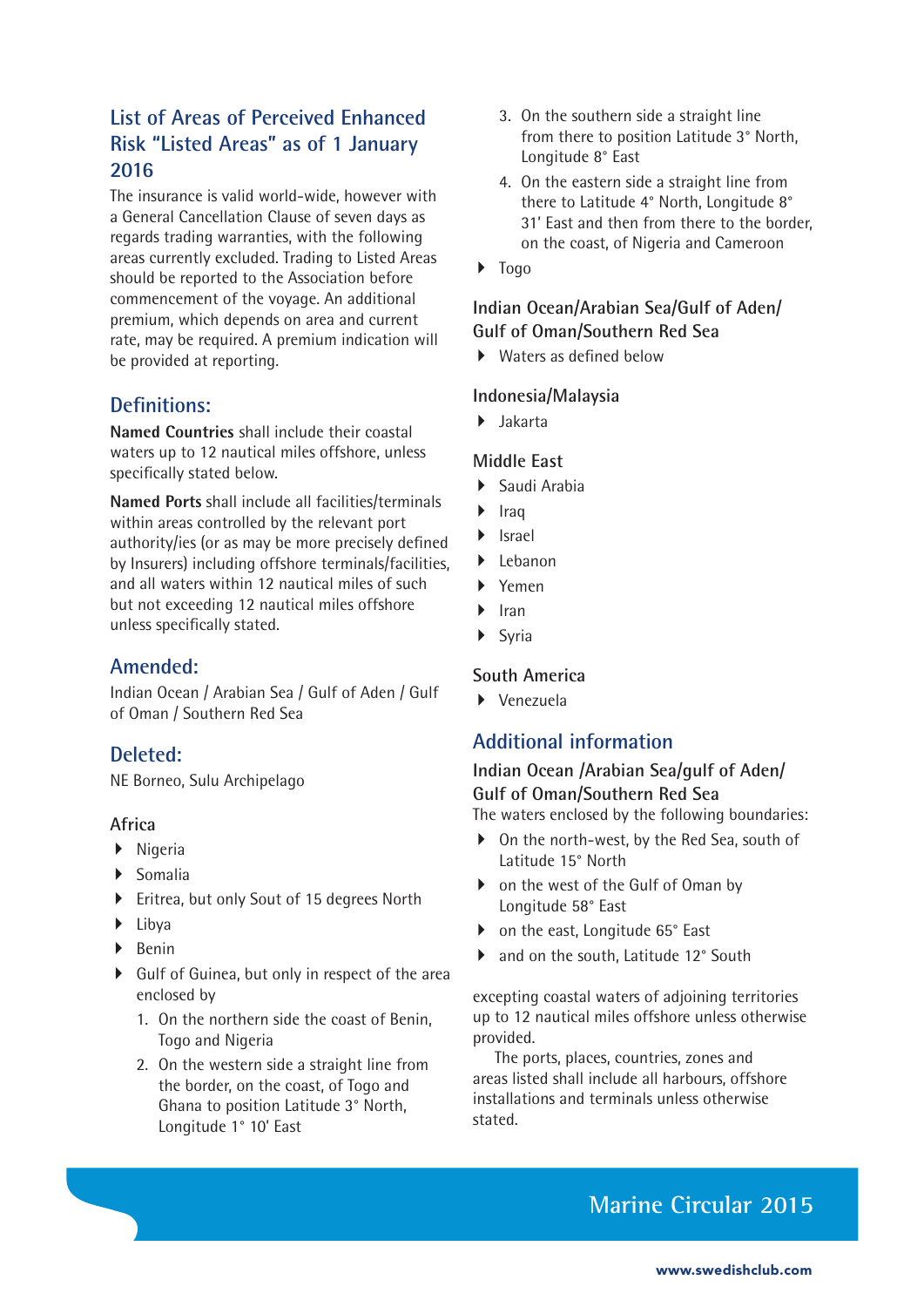### **Enclosures**

- ▶ Enclosure 1: The Swedish Club Outbreak of War Clause (W.7.2).
- **Enclosure 2: Notice of Cancellation, Automatic Termination of Cover, War, Nuclear etc. and Cyber** Attack Exclusion Clause (W.1.3).
- ` Enclosure 3: Navigational Limitations for Hull War, Strikes, Terrorism and Related Perils Endorsements (JW2005/001A).
- ` Enclosure 4: Hull War, Strikes, Terrorism and Related Perils Notice of Cancellation Administration Clause (JW2005/001B) (as and where applicable).
- ▶ Enclosure 5: W10

## **Marine Circular 2015**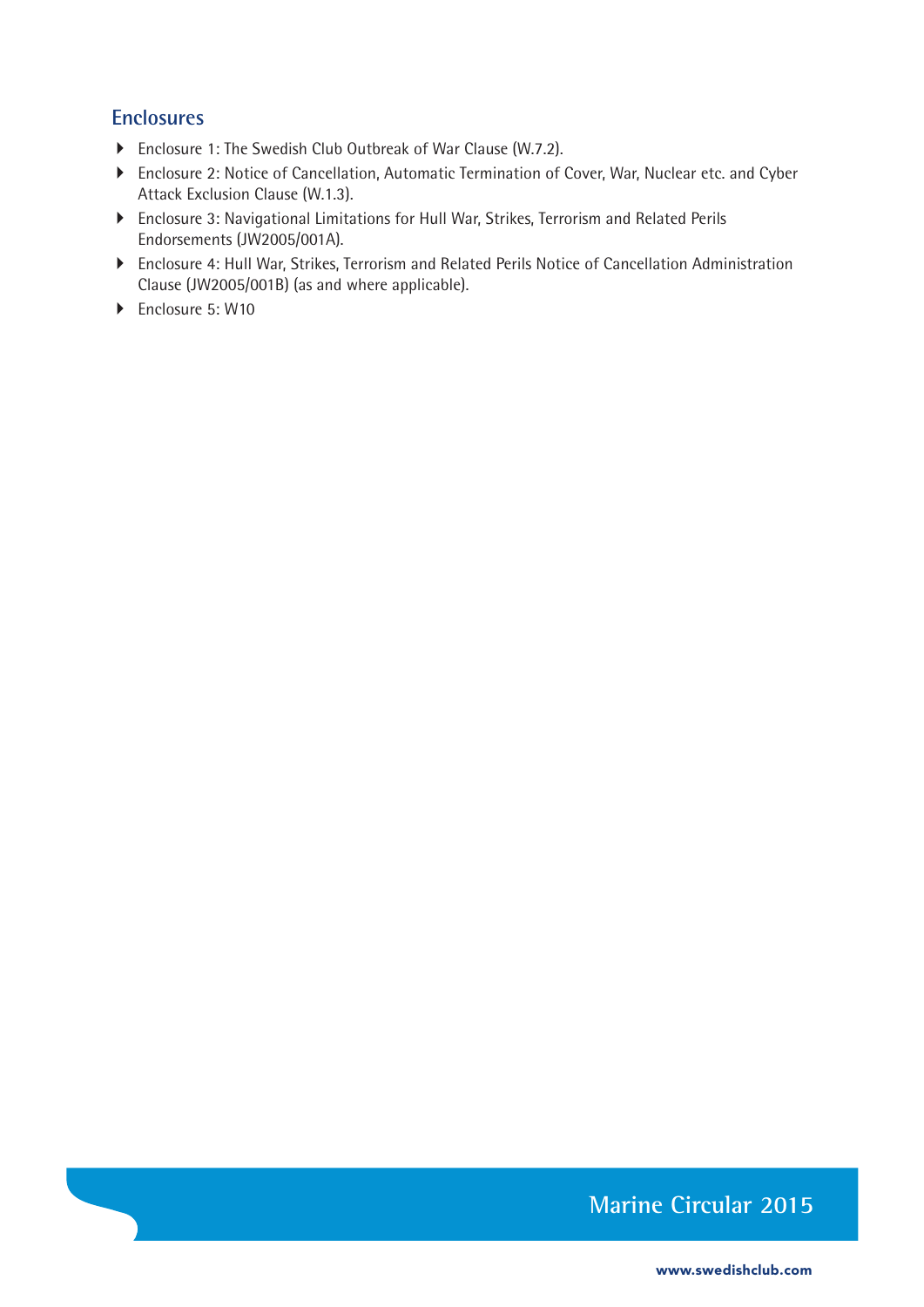#### **W.7.2**

*The following Clause is deemed to form part of any Policy in respect of War and War Interest covers relating to a Swedish flagged vessel.*

## **The Swedish Club outbreak of war clause (War risks)**

1982-01-01

Should during the currency of this insurance such a war break out, whereby - in accordance with an Agreement authorized by the Swedish Government and entered into between the National War Risks Insurance Board (hereinafter referred to as the Board) and the Insurer - the Board assumes the liability for the Insurer's war risks insurances in force at the outbreak of this war, then the Insurer's liability for war risks according to this policy will be transferred to the Board. The war risks insurance shall be subject to insurance conditions adopted by the Board.

In so far as the Board is not entitled by the Law on Government War Risks Insurance to assume part or parts of the war risks insurance liability according to the above conditions, the liability of the Insurer for that part will continue during the remaining period of this insurance.

A war casualty affecting the interest covered by this insurance prior to the above mentioned Agreement having become operative and within a period indicated by the Board, shall fall under the liability of the Government provided it has occurred in consequence of preparations application of the Agreement. The aforementioned provisions regarding the liability of the Government shall also apply if the war risks insurance, being in force at the time the casualty occurred, has terminated as a result of the casualty.

At an outbreak of war such as described above the Assured shall notify the Insurer without delay of the position or the current voyage of the vessel. The Assured shall follow the instructions which the Board may issue.

The Assured shall furthermore - both as regards insurances effected for time and as regards voyage insurances - after the outbreak of such a war as said above pay the premium as may be determined by the Board.

Should the war risks liability be transferred to the Board, the Assured is entitled to obtain from the insurer a return of any separate war risks premium, paid to Insurer in respect of the period of time during which, in accordance with the foregoing provisions, the Insurer will not be at risk. However, no right to return of premium shall exist where the war risks insurance is effected for a specific voyage only.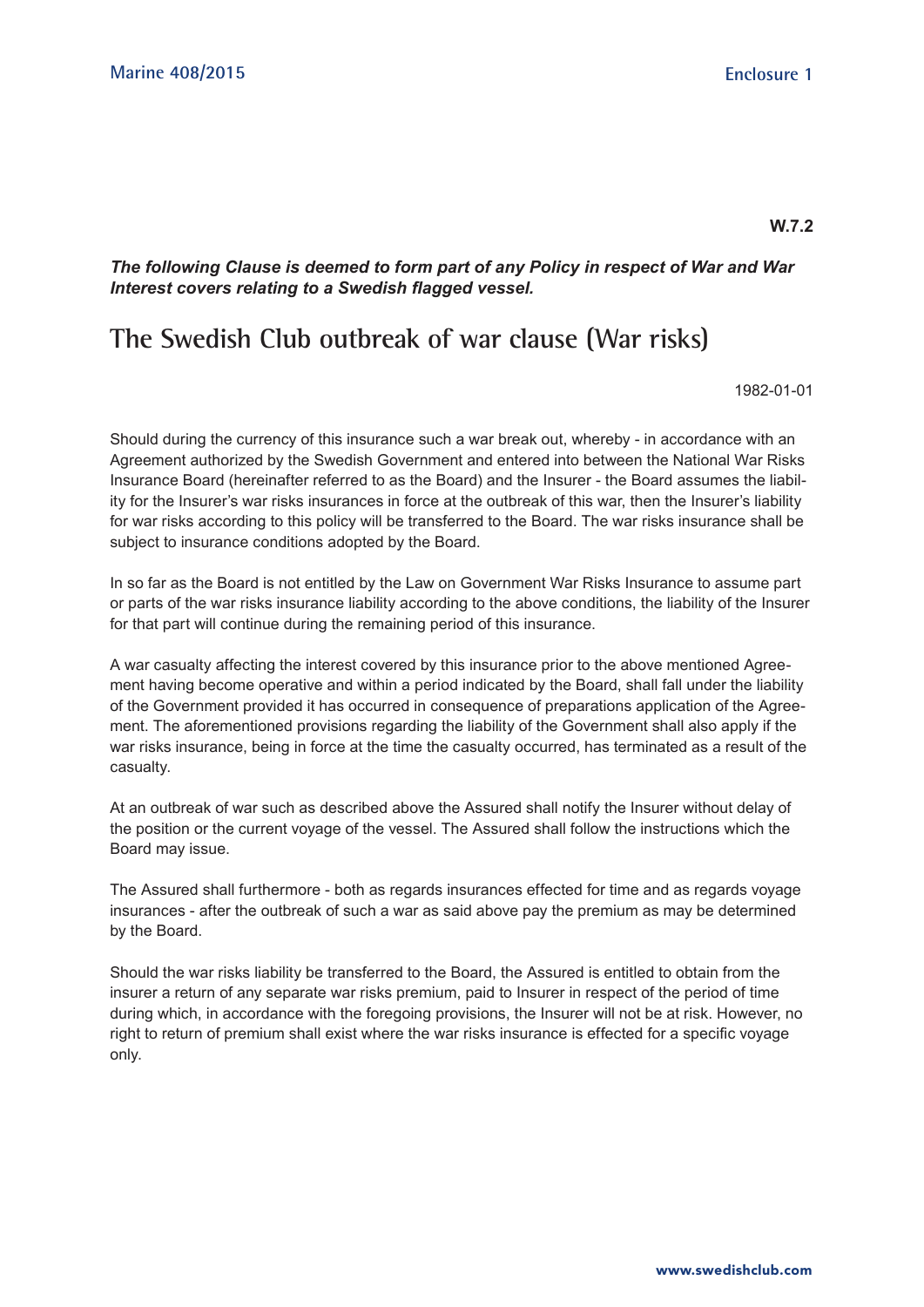**W.1.3**

## **Notice of cancellation automatic termination of cover war, nuclear etc. and cyber attack exclusion clause**

2004-01-01

#### **1. Cancellation**

Cover hereunder in respect of the risks of war, etc may be cancelled by either the Underwriters or the Assured giving seven days notice (such cancellation becoming effective on the expiry of seven days from midnight of the day on which notice of cancellation is issued by or to the Underwriters). The Underwriters agree however to reinstate cover subject to agreement between the Underwriters and the Assured prior to the expiry of such notice of cancellation as to new rate of premium and/or conditions and/or warranties.

#### **2. Automatic Termination of Cover**

Whether or not such notice of cancellation has been given cover hereunder in respect of the risks of war, etc, shall TERMINATE AUTOMATICALLY.

2.1 upon the outbreak of war (whether there be a declaration of war or not) between any of the following:

> United Kingdom, United States of America, France, The Russian Federation, The People's Republic of China;

2.2 in respect of any vessel, in connection with which cover is granted hereunder, in the event of such vessel being requisitioned either for title or use.

#### **3. Five Powers War and Nuclear Exclusions**

This insurance excludes:

- 3.1 loss damage liability or expense arising from
- 3.1.1 the outbreak of war (whether there be a declaration of war or not) between any of the following countries: United Kingdom, United States of America, France, The Russian Federation, The People's Republic of China;
- 3.1.2 requisition either for title or use.
- 3.2 This clause shall be paramount and shall override anything contained in this insurance inconsistent therewith

 In no case shall this insurance cover loss damage liability or expense directly or indirectly caused by or contributed to by or arising from: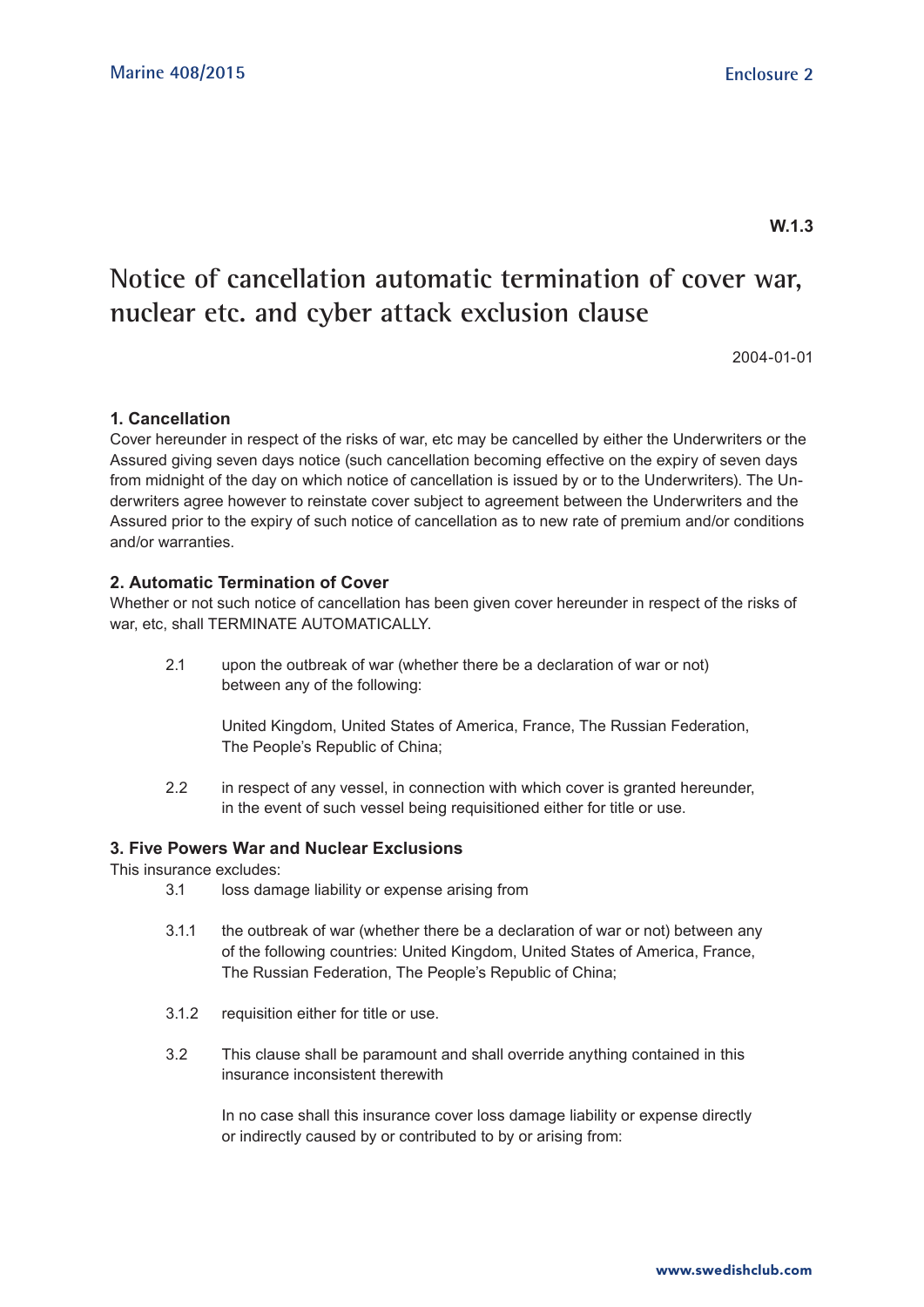- 3.2.1 ionising radiations from or contamination by radioactivity from any nuclear fuel or from any nuclear waste or from the combustion of nuclear fuel
- 3.2.2 the radioactive, toxic, explosive or other hazardous or contaminating proper ties of any nuclear installation, reactor or other nuclear assembly or nuclear component thereof
- 3.2.3 any weapon of war employing atomic or nuclear fission and/or fusion or other like reaction or radioactive force or matter.
- 3.2.4 the radioactive, toxic, explosive or other hazardous or contaminating prop erties of any radioactive matter. The exclusion in this sub-clause does not extend to radioactive isotopes, other than nuclear fuel, when such isotopes are being prepared, carried, stored, or used for commercial, agricultural, medical, scientific or other similar peaceful purposes.
- 3.2.5 any chemical, biological, bio-chemical or electromagnetic weapon.

#### **4. Cyber Attack Clause**

- 4.1.1 Subject only to clause 4.1.2 below, in no case shall this insurance cover loss damage liability or expense directly or indirectly caused by or contributed to by or arising from the use or operation, as a means for inflicting harm, of any computer, computer system,computer software programme, malicious code, computer virus or process or any other electronic system.
- 4.1.2 Where this clause is endorsed on policies covering risks of war, civil war, revolution, rebellion, insurrection, or civil strife arising therefrom, or any hostile act by or against a belligerent power, or terrorism or any person acting from a political motive, Clause 4.1.1 shall not operate to exclude losses (which would otherwise be covered) arising from the use of any computer, computer system or computer software programme or any other electronic system in the launch and/or guidance system and/or firing mechanism of any weapon or missile.

#### **5. Law and Practice**

This clause is subject to English law and practice.

Cover in respect of the risks of war, etc. shall not become effective if, subsequent to acceptance by the Underwriters and prior to the intended time of attachment of risk, there has occurred any event which would have automatically terminated cover under the provisions of this clause.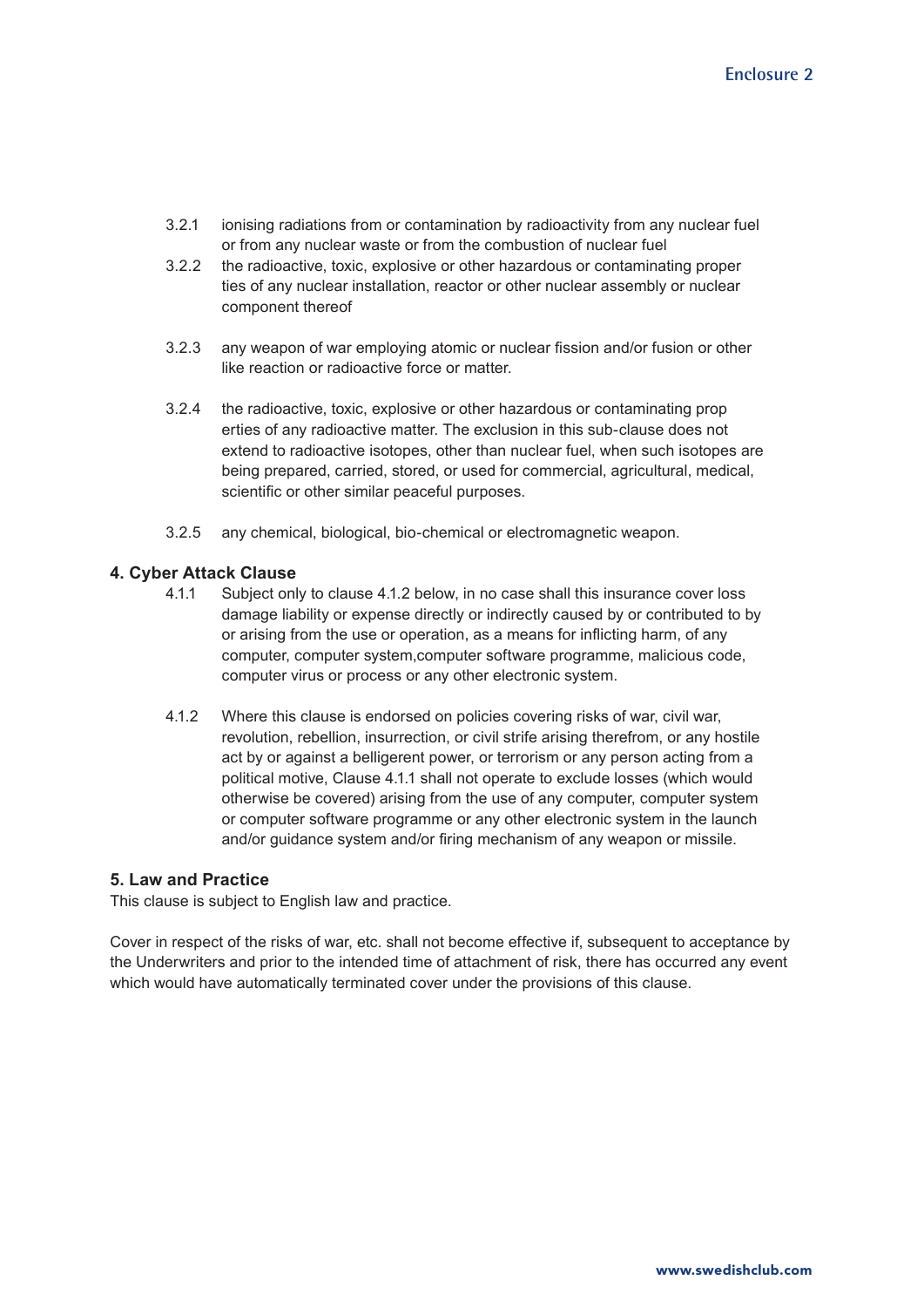## **Navigational Limitations for Hull War, Strikes, Terrorism and Related Perils Endorsements** (JW2005/001A)

#### **1. Navigation provisions**

Unless and to the extent otherwise agreed by the Underwriters in accordance with Clause 2, the vessel or craft insured hereunder shall not enter sail for or deviate towards the territorial waters of any of the Countries or places, or any other waters described in the current List of Areas of Perceived Enhanced Risk (listed areas) as may be published from time to time in London by the Joint War Committee

#### **2. Breach of navigation provisions**

- a) If the Insured wishes to secure continuation of coverage under this insurance for a voyage which would otherwise breach Clause 1, it shall give notice to Underwriters and shall only undertake such voyage if it agrees with the Underwriters any amended terms of cover and any additional premium which may be required by the Underwriters.
- b) In the event of any breach of any of the provisions of Clause 1, the Underwriters shall not be liable for any loss, damage, liability or expense arising out of or resulting from an accident or occurrence otherwise covered under this insurance during the period of breach, unless notice of such breach is given to the Underwriters as soon as practicable and any amended terms of cover and any additional premium required by them are agreed.
- c) The absence of prior notice shall not affect the cover under this insurance but it is a condition of this insurance that the Insured is bound to declare to the Underwriters all breaches of the provisions of Clause 1.
- d) If Clause 2(c) is deleted, continuation of coverage under this insurance is conditional upon notice to the Underwriters being given prior to the vessel or craft entering the listed areas.

#### **3. Revisions to list of areas of perceived encanced risk**

- a) In the event that revisions to the List of Areas of Perceived Enhanced Risk are published by the Joint War Committee, these revisions shall not take effect for the purposes of Clause 1 and Clause 2 hereof unless the Underwriters shall have given 7 days notice of cancella tion to the Insured for amendment of the listed areas.
- b) If a vessel or craft remains in the territorial waters of a Country or place after such Country or place has been added to the listed areas under Clause 3(a), the Underwriters shall not be liable for any loss, damage, liability or expense arising out of or resulting from an accident or occurrence otherwise covered under this insurance after expiry of that 7 day period unless notice is given to the Underwriters before the end of that 7 day period and any amended terms of cover and any additional premium required by them are agreed before the expiry of this period.

JW2005/001A 20 June 2005 A Joint Committee of the IUA and LMA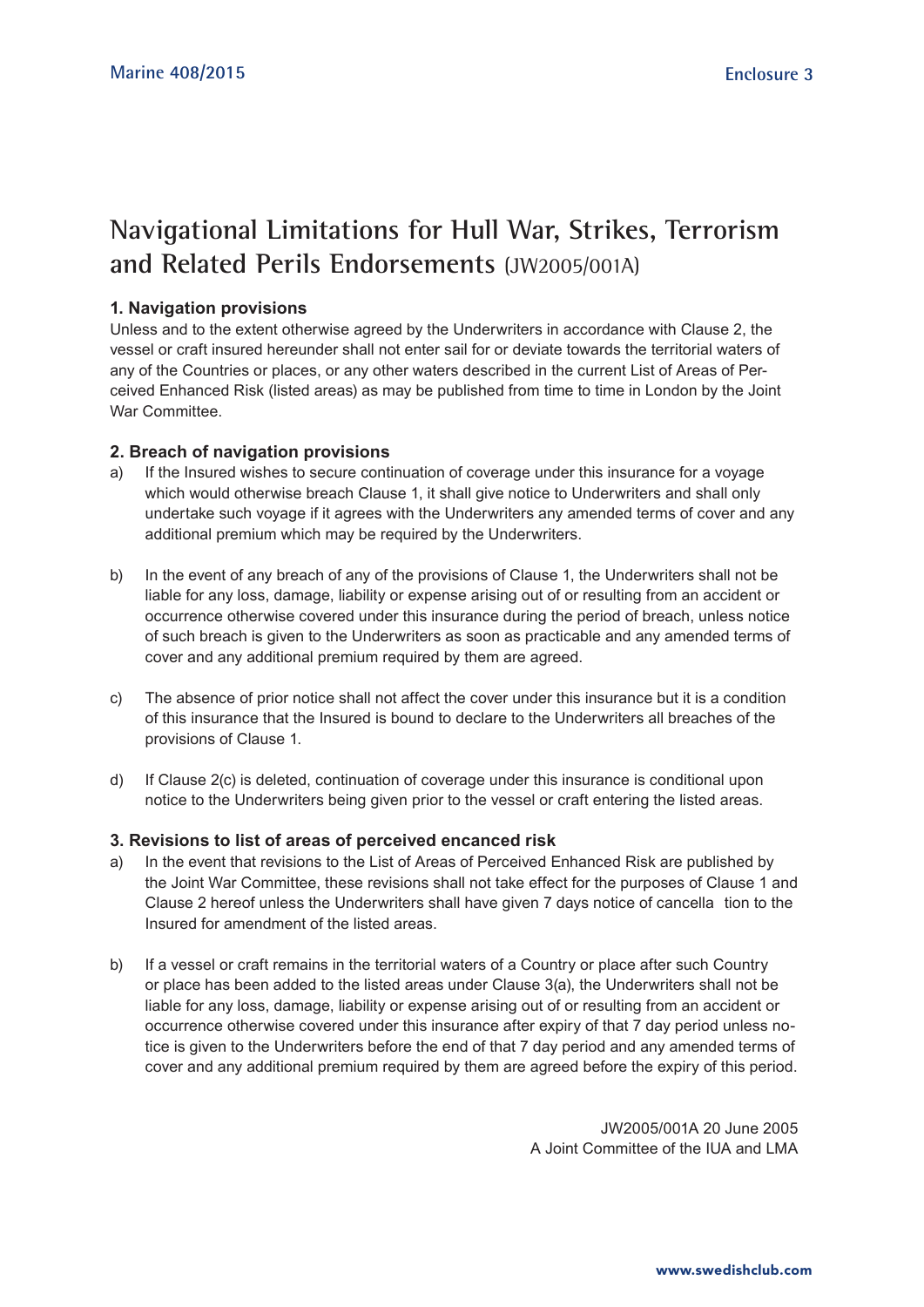#### *and as and where applicable:*

## **Hull War, Strikes, Terrorism and Related Perils Notice of Cancellation Administration Clause** (JW2005/001B)

Where Underwriters wish to give notice of cancellation (herein "Notice") in accordance with the terms of the insurance (to which this clause is attached) for the purpose of amending the terms conditions warranties and/or rates, it is agreed as follows:

- 1. The Notice shall be given by the Leading Underwriter only (on behalf of all Underwriters subscribing to this insurance).
- 2. The Notice shall identify the policy (by number / Unique Market Reference [UMR], principal Assured, and Interest insured) to which the Notice applies.
- 3. Where the Notice is given through the broker, the Notice shall be deferred by three working days to enable the broker to transmit the Notice to the Assured(s), mortgagee(s) and other parties to whom the broker has an obligation to transmit the Notice.
- 4. If the Notice is given for the purpose of amending the listed areas applicable under the Navigation Limitations for War, Strikes, Terrorism and Related Perils (herein "War Risks"):
- 4.1. where the insurance covers both (a) War Risks and (b) marine and/or other non-war risks, the Notice shall only apply to the cover for War Risks;
- 4.2. the insurances will be considered as automatically reinstated upon expiry of the Notice, subject to the said listed areas being amended in line with the changes outlined in the Notice;
- 4.3. in the absence of notice in writing having been received from the Assured prior to the expiry of the Notice,
- 4.3.1. the Assured shall be deemed to have agreed to such amendment of the said listed areas,
- 4.3.2. the insurance will be automatically reinstated upon expiry of the Notice subject to such amendment of the said listed areas, and
- 4.3.3. such amendment shall be deemed to have been endorsed upon and form part of the insurance;
- 4.4. where the listed areas applying to this insurance prior to the Notice have been the subject of any deletion amendment limitation or restriction, such deletion amendment limitation or restriction
- 4.4.1. shall continue to apply mutatis mutandis to the new listed areas, but
- 4.4.2. shall not apply to any port(s) and/or place(s) and/or area added in consequence of the Notice;
- 4.5. notwithstanding the foregoing, should the insurance already be subject to navigation limitations so limiting the area of trading that any port(s) and/or place(s) and/or area to be added in consequence of the Notice would not in any case have been a permitted port(s) of call or area of trading, the insurance shall not be subject to the Notice.
- 5. If this clause is endorsed upon any policy or contract of reinsurance, the terms "Assured" and "insurance" shall be deemed to be amended to read "Reassured" and "reinsurance" respectively.

JW2005/001B 20 June 2005 A Joint Committee of the IUA and LMA